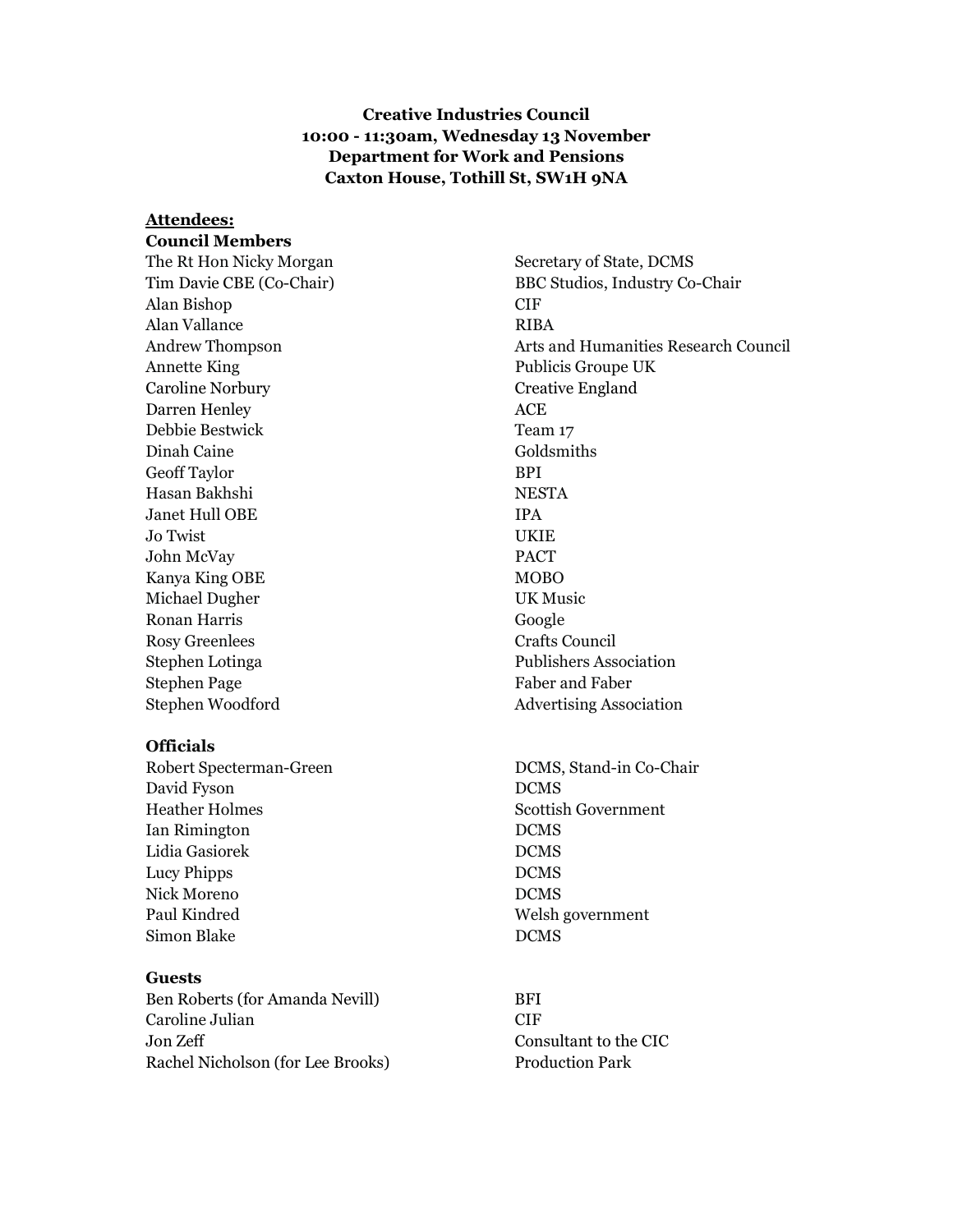# Apologies

The Rt Hon Andrea Leadsom MP BEIS, Secretary of State Alex Mahon Channel 4 Caroline Rush British Fashion Council Jeremy Silver Digital Catapult Lee Brooks Production Park Sarah Weir Design Council

# Actions

- Monitoring and Evaluation Paper
	- New M&E WG to be established with the aim of ensuring consistency in monitoring, evaluations and narratives, as far as possible, across all sector deal projects and programmes. First meeting to be organised by the end of 2019
- Industry Priorities to 2020
	- Jon Zeff to review and refine the narrative/priorities in light of CIC discussion
	- Working Groups to continue fleshing out detailed proposals as recommended in the Priorities paper, taking account of the discussion in the meeting (WG leads/JZ)
	- Sector leads to provide 1-2 powerful summary case studies, especially featuring work outside London, to strengthen the CI narrative - Jon Zeff to coordinate/compile this for the next CIC meeting in March 2020
	- ACE and CIC (via the Education & Skills WG) to establish a joint group to take forward work on school education

# Item 1 - Remarks from Co-Chairs

- 1. Tim Davie (TD) formally opened the meeting, giving apologies for those who were unable to attend, and introducing Robert Specterman-Green (RSG) as stand-in cochair. He also thanked the Secretary of State for DCMS (SoS DCMS) for attending despite being unable to co-chair due to the pre-election period.
- 2. SoS DCMS apologised on behalf of BEIS' Secretary of State for being unable to attend, and explained that there is a limit over how much ministers can contribute since entering the pre-election period. She highlighted developments including the Cultural Development Fund (CDF), Youth Investment Fund (YIF) and the Towns Fund (TF), and explained that she wished to attend the meeting as the Creative Industries (CIs) are hugely important.
- 3. RSG explained that now that we have entered the pre-election period there are also limits on what he can say about future government policy, but emphasised that we are entering an important period for the CI sector, including in the context of the Sector Deal (SD), and that Brexit continues to loom large. On industry's priorities, the council needs to make the biggest impact possible; 3 key means of achieving this include: being clear on the problem (the challenges and barriers we need to overcome); being clear on why the proposed solution is the right one; including some costings. Finally, he suggested that aligning around a single ask would be the most impactful.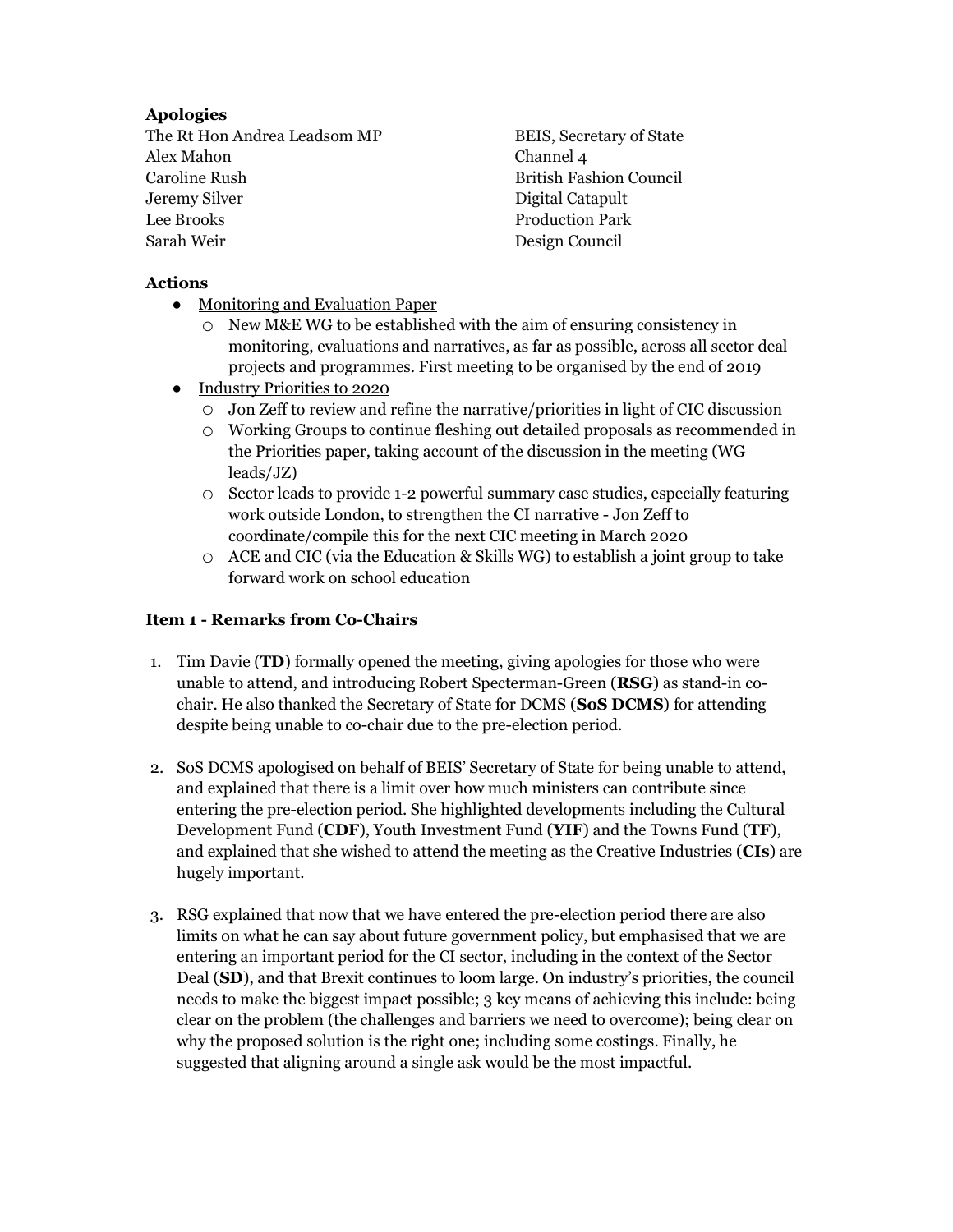- 4. Further points included:
	- a. A single powerful narrative could unlock funds beyond those normally reached;
	- b. Latest creative tax relief statistics are very positive. For example, in 2018-19, £1.1 billion was paid out, a £200m increase year-on-year.

### Item 2 - SD Update Paper

- 5. Nick Moreno (NM) gave a brief overview of the latest SD headlines, which included the following:
	- a. Activity is underway in the five areas supported by the CDF;
	- b. Creative Scale-Up Programme has signed an evaluation partner, RSM, and all three pilots have now started;
	- c. CITIB strategy was announced at Createch in June. Last CITIB meeting took place at the end of September and the board is working on detailed commitments;
	- d. Discover! Creative Careers Weeks launches on Monday 18th November NM thanked all stakeholders involved;
	- e. Creative Kickstart Programme launched successfully in September;
	- f. R&D WG successfully secured funding and are working on a tender, liaising informally with the PEC.
- 6. Jon Zeff (JZ) welcomed the confirmation of R&D research funding. IP roundtables have also been making progress, though at different paces. Meanwhile, the steering group is continuing to track progress in detail and considering the sustainability of existing priorities alongside development of new ones.
- 7. Specific points from the floor included the following:
	- a. 3 IP roundtables are in different positions online marketplaces roundtable is progressing well; social media discussions also moving forward; advertising position more difficult;
	- b. Progress on Creative Scale-up, and establishment of advisory group welcome; though some lessons for the future around delivery structure;
	- c. Important to ensure education-related actions link into a joined-up narrative;
	- d. CIC needs to understand how complementary these strands are, and synergies between them. The programme should be understood as an integrated body of activity, so we can show the whole is more than sum of the parts.
- 8. It was agreed that involved parties should continue to drive forward implementation of existing commitments, and to consider the case for extension/expansion of existing SD programmes alongside consideration of new CIC priorities.

#### Item 3 - M&E Paper

- 9. Lucy Phipps (LP) introduced DCMS' M&E Paper, which was put together following DCMS' commitment to collect data from across SD strands and investigate the current M&E work taking place in order to assess whether this has been happening consistently or strategically.
- 10. David Fyson (DF) stressed that, since the programmes are all so different, evaluation work will take some time. To bring everything together, DCMS is proposing to establish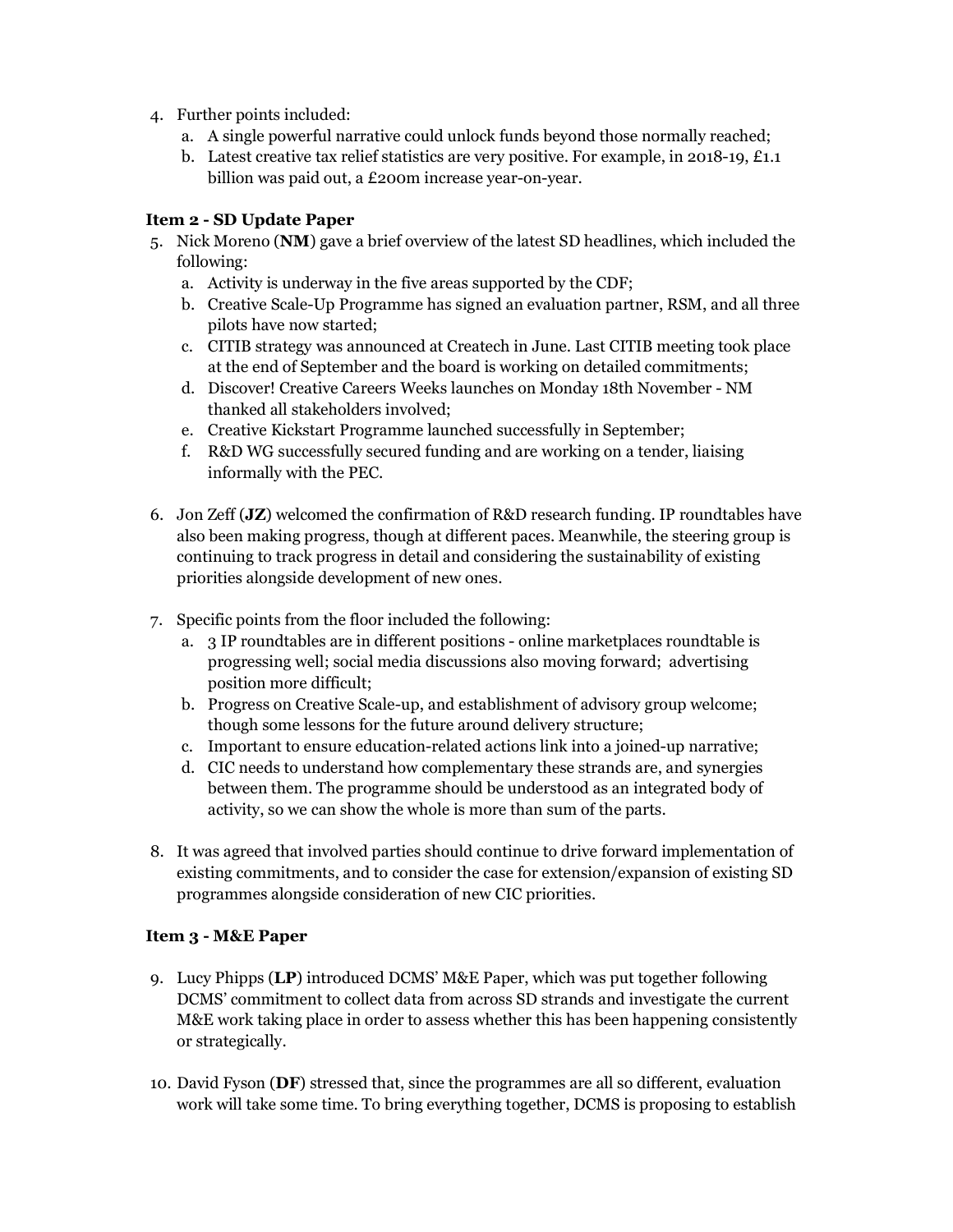a WG to continue the M&E engagement undertaken to date, and to create a framework to understand consistencies across evaluation programmes as well as the process of evaluation, in order to inform both immediate and long-term policy. LP added that DCMS are also working closely with colleagues from BEIS, who are currently investigating whether it is realistic to have a common framework across all SDs.

- 11. Specific points from the floor included the following:
	- a. CIC needs to evaluate how the impact of all this work is being communicated;
	- b. Spillover between different strands leads to the bigger picture; it would also be useful to look at the catalytic effect of the SD programmes;
	- c. Important to build a framework whereby the CIC understands how evaluation work across respective programmes should take place;
	- d. Understanding the impact of the SD as a whole is key. Several programmes are broadly measuring the same things, though it would be useful to understand how outcomes are being defined across each programme;
	- e. Monitoring of the CITIB's commitments will be part of ongoing conversations;
	- f. Innovation should be included as an outcome of the Games Fund, and that the meaning of 'innovation' should be clarified;
	- g. Work should also focus on cross-cutting issues. Programmes' impact on young people and an outcome focusing on communities/Place could also be further lenses to apply to the evaluation;
	- h. M&E WG will be critical for telling the story effectively;
	- i. CIC needs to consider its competitive advantage; showing the impact of regional growth is key;
	- j. Lots of initiatives are not being captured, such as place-making and apprenticeship initiatives, which need to be fed in appropriately;
	- k. Much of the work to be captured is qualitative; a powerful narrative combines effective data with a strong story;
	- l. Important to consider monitoring as well as evaluation: paper showed many programmes measuring similar things – need to check consistency.
- 12. TD thanked DCMS for the paper. He emphasised that in 2-3 months the CIC needs a story to tell around emerging impact of the Sector Deal, so important to consider now how match fit and consistent the monitoring data is, as well as looking at evaluation, and refresh stories. He asked each sector to think about their most powerful stories, especially outside London.

## Item 4 - Industry Priorities to 2020

- 13. TD opened this item by introducing Debbie Bestwick (DB) as the newly appointed Cluster WG chair, and thanked outgoing chair Jon Newbigin, and co-chair Tom Campbell, for their tremendous contribution in leading the group over the last few years. He also thanked JZ for all his work on the paper. He said that the CIC needs to be in a position to present a strong narrative, with clear, specific propoals, to government.
- 14. Specific points from the floor included the following:
	- a. More work is still required to flesh out the business cases behind proposals. The CIC needs a strong narrative framework, should recap and strengthen stories, and set a clear and high ambition for the next few years;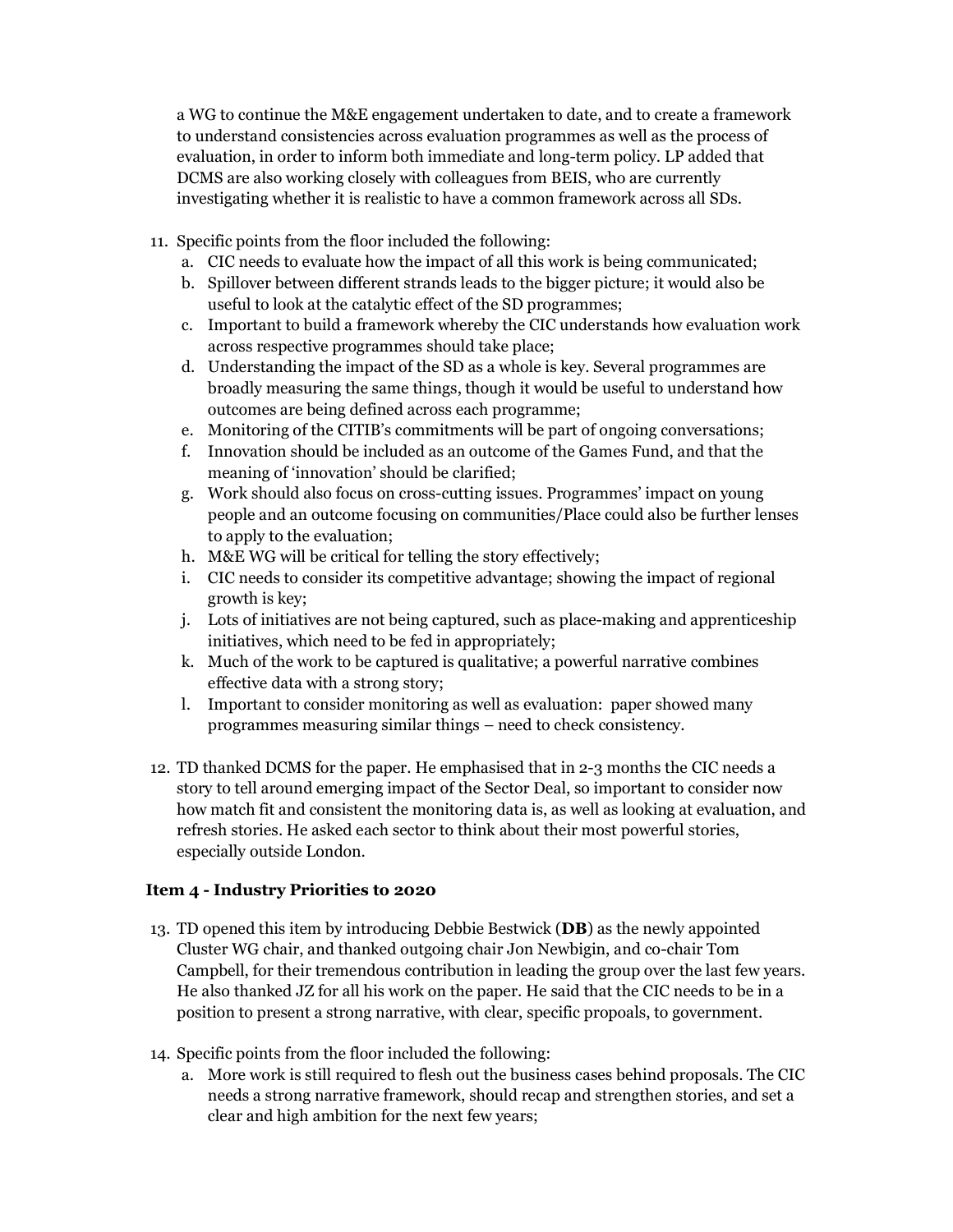- b. Following the development and publication of CITIB's export strategy, the board are now breaking the strategy into work streams in order to deliver against the target to increase CI exports by 50% by 2023;
- c. CITIB's strategy should fit this into the overall strategy. The CIC could also look into creating a narrative around the CIs soft power / international impact beyond exports;
- d. PEC are working on research around UK soft power; DCMS's statistics could be a really powerful part of the narrative;
- e. A story around productivity could be added to the narrative (this would be most convincing for Treasury), showcasing how growth in the CIs corresponds to growth in the digital economy, as well as showing the wider applications of CIs, which add value to other aspects of the economy e.g automotive, etc.;
- f. CIC should focus on developing/sustaining current work, as well as thinking of new activity;
- g. CIC could create a narrative around 'creative economy' as well as the CIs, recognising spillover to other sectors as well as economic growth in the CIs; the PEC is undertaking some work in this area;
- h. Making international comparisons to underline the UKs advantage is helpful, e.g. UK's ad tech sector is bigger than the largest 5 European countries combined. Further, the characterisation of the UK economy is fundamentally different to almost every other economy in the world; the UK has the highest level of digital advertising spend than any other country;
- i. Narrative around tech is about innovation, but the definition of 'tech' should be clarified;
- j. Place/trade/tech/innovation are all in a good position to seek resources and funding, as these themes relate to bigger societal and economic growth;
- k. Growth opportunities for music exports lie in developing markets; need to discuss the strategic risk to UK share in trade if we don't rise to the challenge;
- l. UK is the biggest digital economy in Europe, and driving productivity lies at the heart of the nation;
- m. Also necessary to think about sustainability, in terms of business longevity and as a moral responsibility; this could present the opportunity for another type of growth story.
- 15. In response to the specific areas of focus:
	- a. EDUCATION
		- i. DC emphasised that employment across the CIs is trailblazing in context of 4th industrial revolution; people are fundamental to the work as well as to developing places. She suggested that focusing on young people is a key area for messaging, politics and the future. She also highlighted the recent publication of the Durham Commission, which has a strong set of agendas. The proposed schools work with ACE will need to join up with other areas, such as careers, apprenticeships and critically with youth and youth investment outside schools. The work will need resources to bring everything together.
		- ii. Darren Henley (DH) added that there was a need to scope out the work involved but welcomed proposed joint working following the Durham Commission report.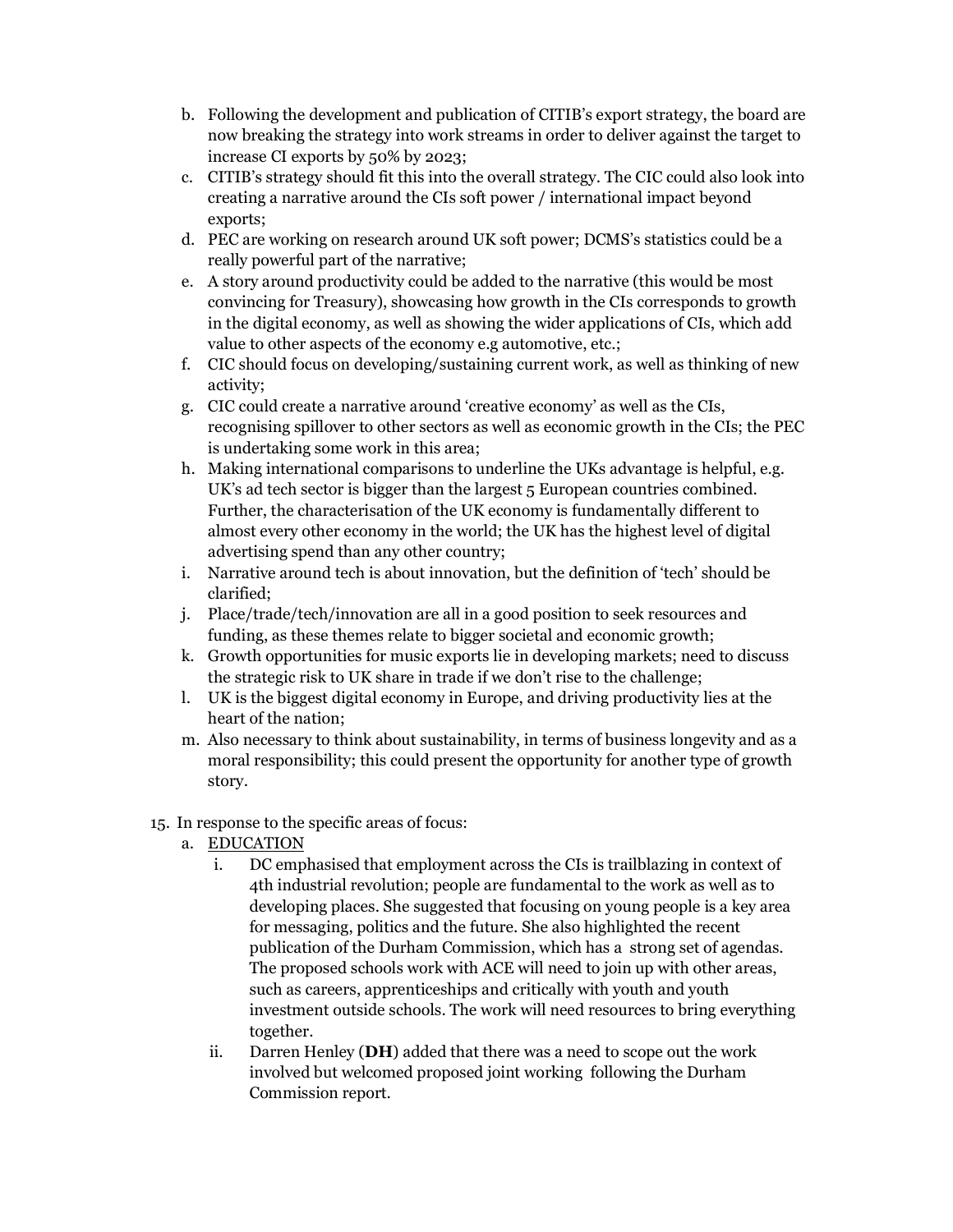- iii. DC said that this would entail pushing on policy in a joined up way, including on Place, as well as any financial ask.
- iv. Important to articulate the jobs of the future there are issues around investment in these areas, e.g. freelancers keeping skills up to date.
- v. Difference between curricular and extra-curricular we should avoid putting all their eggs in one basket, and to be clear on their language, distinguishing between creative subjects, creativity in teaching and creativity as an outcome of the education system.

# b. INVESTMENT FOR GROWTH

- i. Caroline Norbury (CN) drew the Council's attention to plans to update a published guide on Routes to Finance for creative industries, being led by ICAEW in conjunction with WG members.
- ii. The WG is also looking at the risk profile of investing into IP-based business, conducting a deep dive using data from the music industry. The WG now need to recruit high profile investors from the commercial sector, for which CN will need help of CIC members.
- iii. Rung 1 of the Bazalgette 'ladder of finance' remains a tricky area WG is looking to address this.
- iv. It was noted that the recent Creative Industries Federation manifesto had put forward the idea of a Creative Investment Bank.
- v. We should aim for a clear wholesale strategy for CI financing. There are potentially useful parallels with models used for social enterprise.

# c. IP/INVESTMENT

- i. Geoff Taylor (GT) explained that the UK already has a strong IP framework, which will need to resist dilution in any future trade negotiations and agreements.
- ii. The UK must also have a strong presence in multilateral forums on IP.

## d. DIVERSITY

- i. John McVay (JV) expressed that the WG has commissioned a report on progress since the CIC's previous strategy doc, which should be ready early in the New Year.
- ii. Inclusion should be at the front and centre of all the work being undertaken across WGs going forwards, rather than an add-on; the Diversity Charter is a catalyst for this work.

## e. R&D/INNOVATION

- i. JZ touched on the broad strategic issue around increasing proportion of innovation funding.
- ii. Discussion is underway about how the WG can open up R&D funding and encourage CI businesses to make use of it. In regards to AI and 5G, creative businesses are often drivers of tech adoption, and there are currently active conversations ongoing with government around 5G testbeds.
- iii. Tech and AI coupled with CIs increases the sector's competitive international angle.